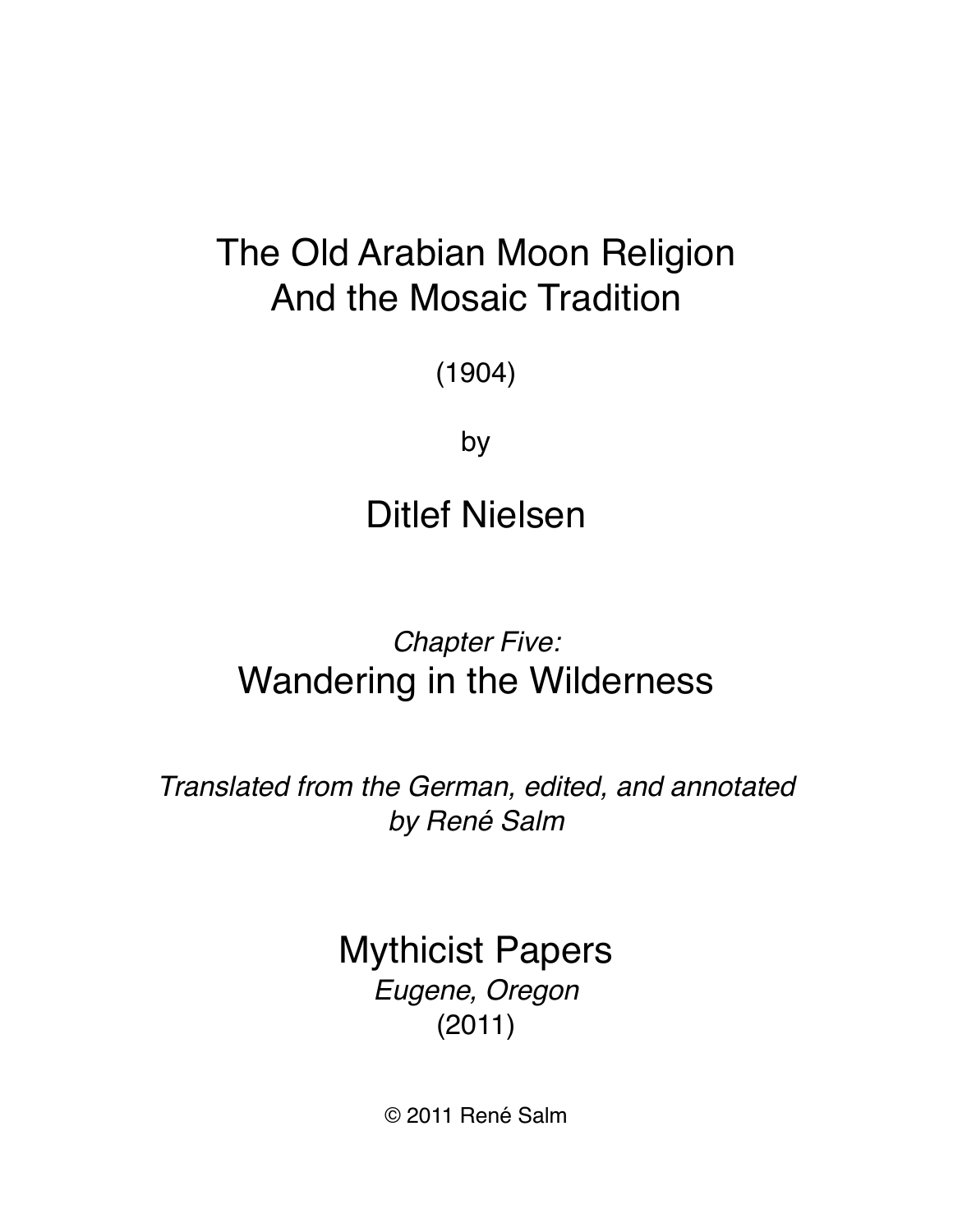## Foreword

In this fifth chapter, Nielsen shows that the pentateuchal Exodus accounts incorporate elements that were part of the lunar religion of northern Arabia in pre-Israelite times. The crossing of the Sea of Reeds occurred during the days of darkness preceding new moon. On the other hand, the expressions "face of Yahweh" and "glory of Yahweh" refer to the full moon, as does also the "throne of Yahweh" (p. 154).

The theophany at Mt. Sinai was simultaneous with the return of the divine light at new moon. Nielsen shows that the sacred mountain was not in the southern part of the peninsula which bears its name, but in fact is located in Northern Arabia.

The sabbath days were aligned with the moon's phases, and reflect an old custom known since the third millennium. The moon itself was symbolized by an eagle in pre-Israelite religion, as also reflected in Jewish scripture (p. 157).

A major portion of this chapter deals with events at Mt. Sinai. Nielsen shows that these, too, are thoroughly consistent with the mysterious astral religion practiced in North Arabia, particularly with the new moon celebration.

In a footnote (no. 22), I touch upon the Kenites, "ancient smiths and metal workers" whose obscurity belies their importance in early Yahwist religion. Midian was an international center of metal mining, and the Kenites apparently contributed much to early Israelite religion—apart from the fact that Moses' father-in-law was a Kenite (Judg 1:16; 4:11).

 The original pagination is indicated in brackets, e.g. [23]. Occasionally, a few words of clarification have been added within the text. Headings have also been added for clarity.

 $-$  René Salm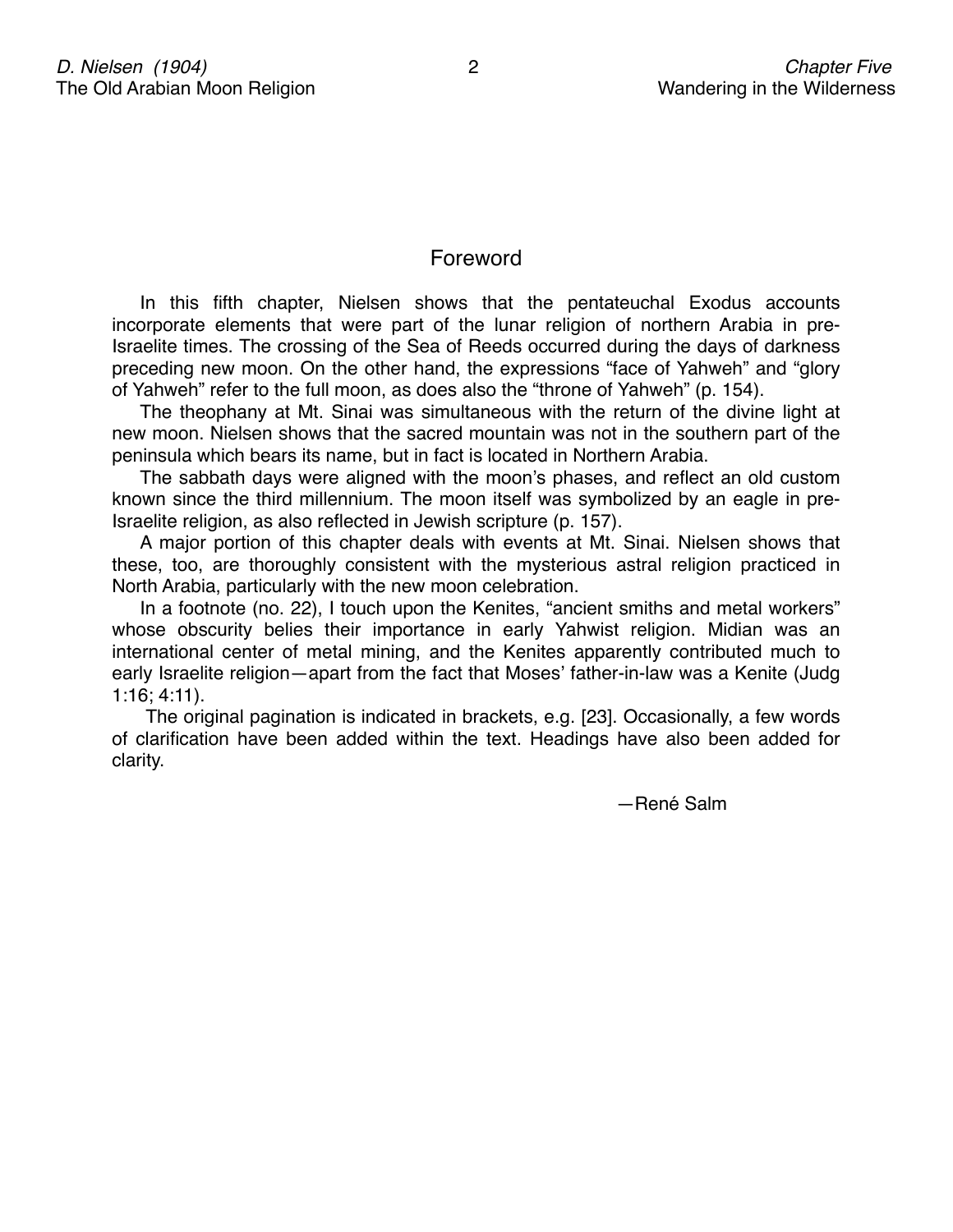## *Chapter Five* Wandering in the Wilderness

## **Contents**

- 4 The Exodus<br>7 A false Sinai
- 7 A false Sinai<br>8 Institution of t
- Institution of the sabbath
- 9 In the wilderness of the moon god Sin<br>12 God's appearance
- God's appearance

Character list

| , | = "a"      | (Heb. alef)   |
|---|------------|---------------|
| £ | $=$ (stop) | (Heb. ayin)   |
| h | $=$ "ch"   | (Heb. het)    |
| Ş | = "ts"     | (Heb. tsade)  |
| ŝ | $=$ "sh"   | (Heb. shin)   |
| t | = "th"     | (Heb. $tav$ ) |
|   |            |               |

Long vowels are marked by a superscript macron.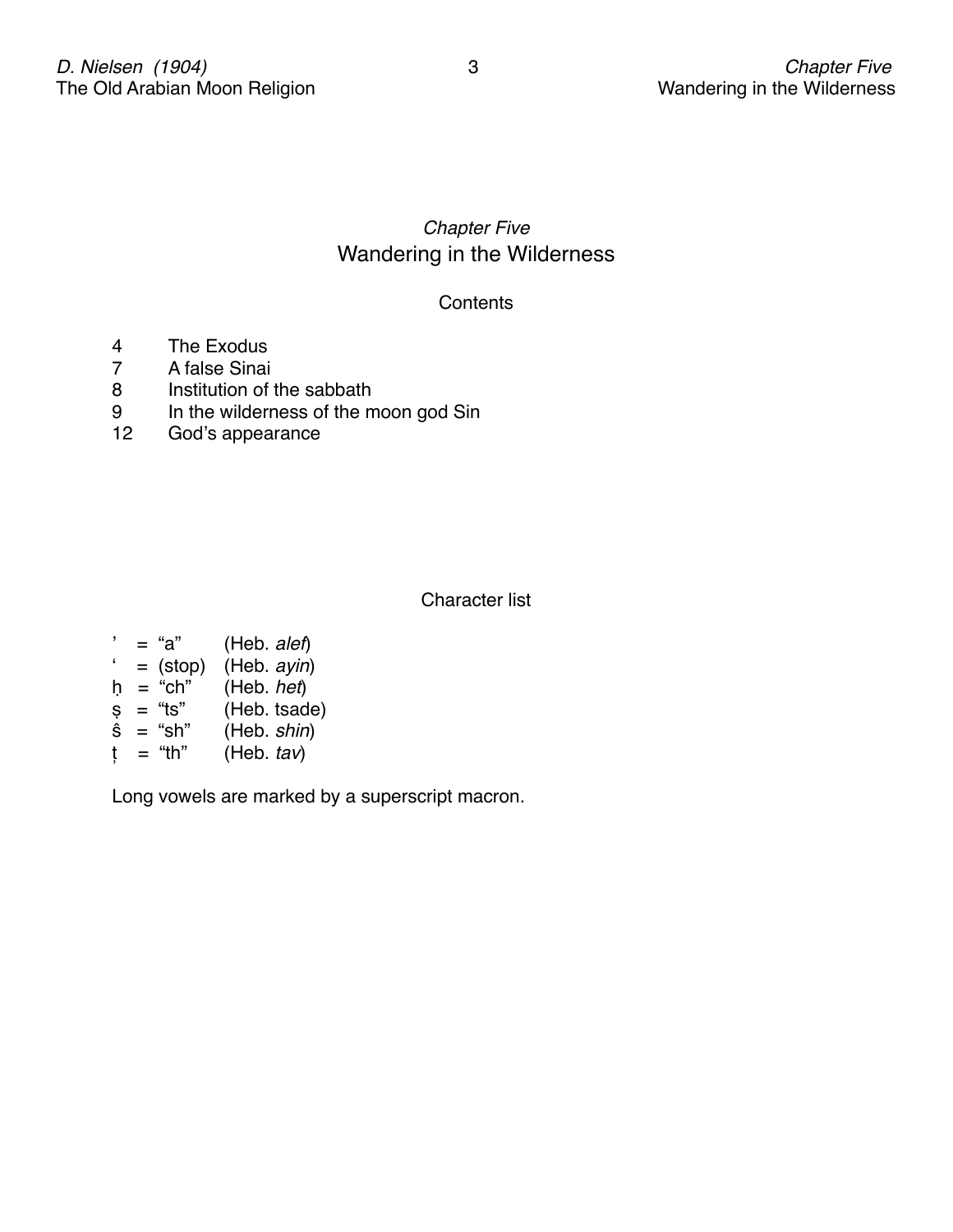*The Exodus*

[143] Afterward Moses and Aaron went to pharaoh and said, "Thus says Yahweh, the God of Israel, ʻLet my people go, so that they may celebrate a festival [*ja*ḥ*ogg*ū] to me in the wilderness'… Then [the people] said, "The God of the Hebrews has revealed himself to us; let us go a three days' journey into the wilderness to sacrifice to Yahweh our God, or he will fall upon us with pestilence or sword." (Ex 5:1, 3)

This passage is the first time in the Hebrew scriptures where we encounter the word haji, the customary word for "pilgrimage" in Arabia even to this day. The hajj follows the spring celebration to Yahweh (Ex 12–13). According to Arabian custom, special donations of cattle are delivered to the temple on this feast day, under threat of divine punishment.

According to the biblical account, the Pharaoh wishes to prevent the Hebrew exodus. He maintains that this festival can also be celebrated in Egypt (Ex 8:25). However, Moses and Aaron instruct him that the festival can only be celebrated at certain sacred sites. Because the Pharaoh fears that the Hebrews will flee, he wants to hold their cattle in security (10:24). Moses objects—it is from the cattle that the sacrifices are to be made to Yahweh, but which precise animals are to be selected he knows not yet. [144] On account of the Pharaoh's temporizing, the ten plagues take place. They do not affect the Hebrews, only the Egyptians, and culminate in the death of all first born of Egypt. We recall that the new year's celebration was a feast of thanks for newborn animals, and that the firstborn were brought as offerings to Yahweh. Were this not to happen, then Yahweh would take ʻthe firstborn' himself—in this case, the firstborn of the Egyptians.

In the same passage we encounter the first biblical references to the calendar. This month (later known as *Nisan*) is the first of the year (Ex 12:2) and corresponds to the Arabian *Ragab*, which opens the summer half of the year. In Arabia, the sacred period began at full moon in the month of Ragab. The entire month was holy and the minimal offering was a sheep, similar to the substitute offering for those who could not attend the Spring *hajj* or fulfill the greatest ritual requirements of the sanctuary.

The sheep's blood was sprinkled on the stone, and the flesh consumed by the donor family within a restricted period of time. The animals to be offered were known as "the elect," for they had been selected and marked beforehand.

The *Ragab* celebration was held at the same time of year when the Mineans and Sabeans held extravagant ceremonies. The moon's phases dictated the timing. The moon's influence is evident even in the biblical account, and the celebration reached it zenith at full moon. [145] The offering was properly a ʻfull moon offering,' similar to the manner in which the Hebrews celebrated the Ragab-festival while in Egypt.

The biblical calendar, like the later Arabian calendar, has lunar months alternating between 29 and 30 days. The fourteenth day is the middle of the month—the full moon. On this day the lamb is sacrificed (Ex 12:6), its blood sprinkled on the doorposts instead of on the temple stones, and it's flesh consumed by the Hebrew family at night, with none to remain after the following morning (Ex 12:7–10). Night is the sacred time. When the moon disappears (in the morning) the sacred rites end.

The day of full moon is the actual day of the ḥ*ajj*. The seven subsequent days—from the fourteenth to the twenty-first (that is, from full moon  $\bigcirc$  until the last quarter  $\bigcirc$ ) — are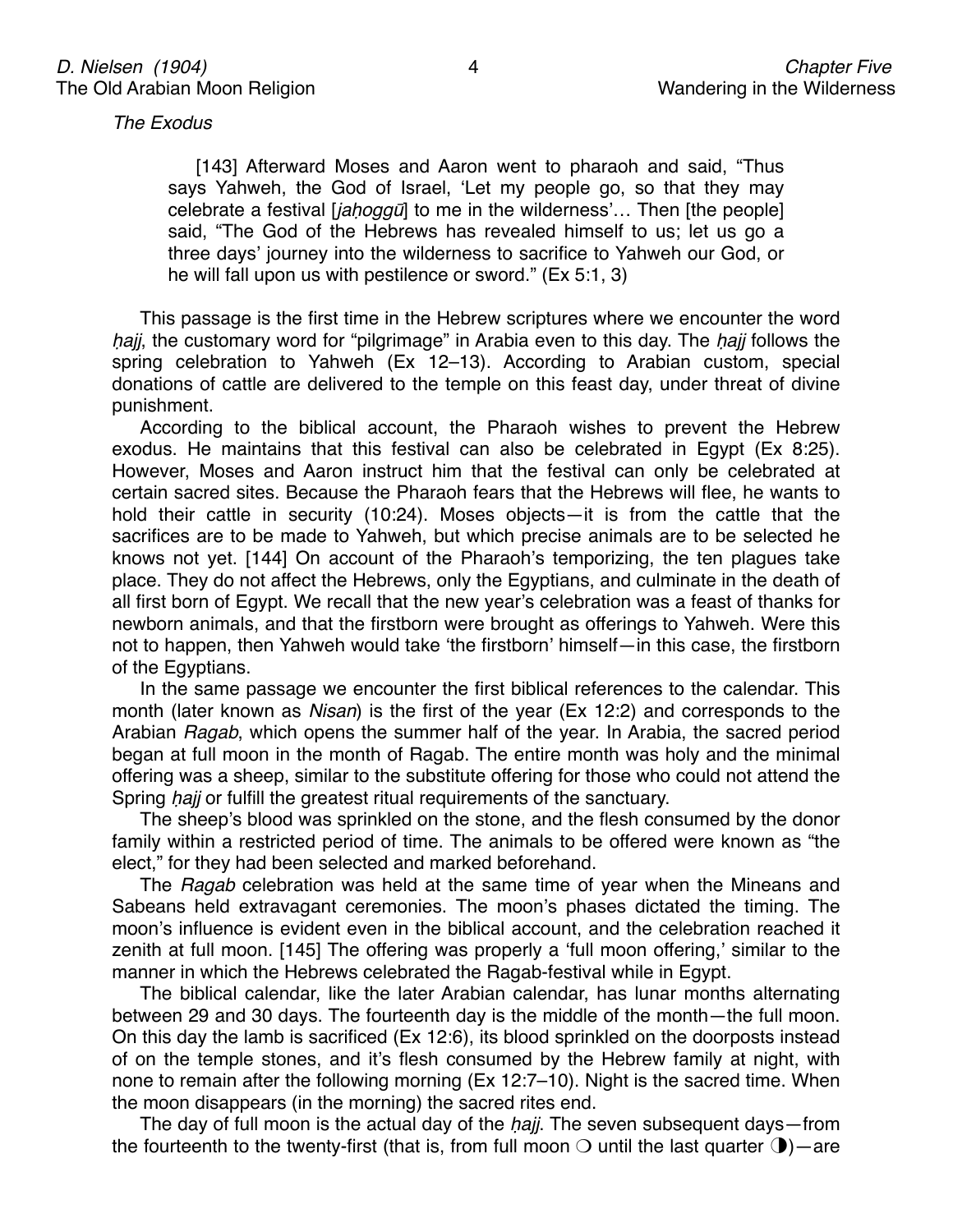marked by the consumption of unleavened bread, *matzoth*. The first and last days of this period are particularly solemn holidays when no work is permitted (Ex 12:14–20). I other words, the day of the full moon, as also the day of the last quarter, are days of rest —even as were the sabbath days in the ancient cuneiform texts of Babylonia[.1](#page-4-0)

The animal to be sacrificed was selected from the herd some time beforehand, that is, on the tenth day of the month (Ex 12:3). The parallel with the tenth day of the Arabian autumn celebration is noteworthy, particularly since the main holiday and the ensuing holiday are associated with the full moon and the last quarter. This leads to the implication that the tenth day was originally the day of the first quarter  $\mathbb O$  which, as we

have seen,<sup>2</sup> fell on the tenth day of every second month. In any case, a sacred period of ten days is specified, as in the great Arabian autumn celebrations.

[146] According to the biblical account, Yahweh carried out his punishment on the fourteenth day. It can be no coincidence that this was simultaneous with the great celebratory sacrifice on the night of the full moon. Yahweh revealed himself at midnight, "goes out through Egypt and kills all the firstborn," excepting the children of the Hebrews. The blood on their doorposts shows that they have observed the sacred rites (Ex 11:4–7; 12:12–13, 23, 29).

In these passages, the verbs *ya*ṣ*a*' and ʻ*bar* ("go out" and "go past") describe the movements of god. These are astronomical terms used in conjunction with the motions of heavenly bodies. Their use in the biblical account shows that god's activity, as in old Arabia, was astral.

The moon moves over Egypt from east to west. On the night when it is full, it reaches its brightest at midnight, when the celebrations below also culminate. That is the time of god's judgment.

Terrified on account of this horror, the Pharaoh finally allows the Exodus to take place. The Hebrews leave on this very night. They do so in a swarm, accompanied by children, animals large and small, goods, as well as silver and gold objects (revealed by the subsequent injunctions of Moses at Mt. Horeb). [147] They move eastwards, towards the Gulf of Suez and the so-called Sinai peninsula (Ex 12:35–38; 13:17–20). "Yahweh went in front of them in a pillar of cloud by day, to lead them along the way, and in a pillar of fire by night, to give them light, so that they might travel by day and by night" (Ex 13:21).

This description resembles that found in the royal annals of Assyria, where the national god precedes the army in campaigns, *alik pani-ia*, even as the Hebrew national god shows the way, *holek lipne-hem* ["going in front of them"]. The verb *alaku*, "go," Hebrew *halak*, describes the movement of heavenly bodies in the cuneiform records. We are speaking here not of the apparent movement from east to west, shared with the fixed stars which "rise" and "fall" each night, but of the movement of the planets in reference to the fixed stars, which is from west to east.<sup>3</sup> Thus, god was symbolized as a moving object in the heavens, one which served to show the way to the ancients (who had no compass) in their distant travels. Since it also "shone upon them by night," we must be speaking of the moon which, as we have seen, completes its rapid heavenly

<span id="page-4-0"></span><sup>1</sup> See Nielsen Chp. 2:9–13.

<span id="page-4-1"></span><sup>2</sup> Nielsen Chp. 2:17.

<span id="page-4-2"></span><sup>3</sup> Nielsen Chp. 2:9–10.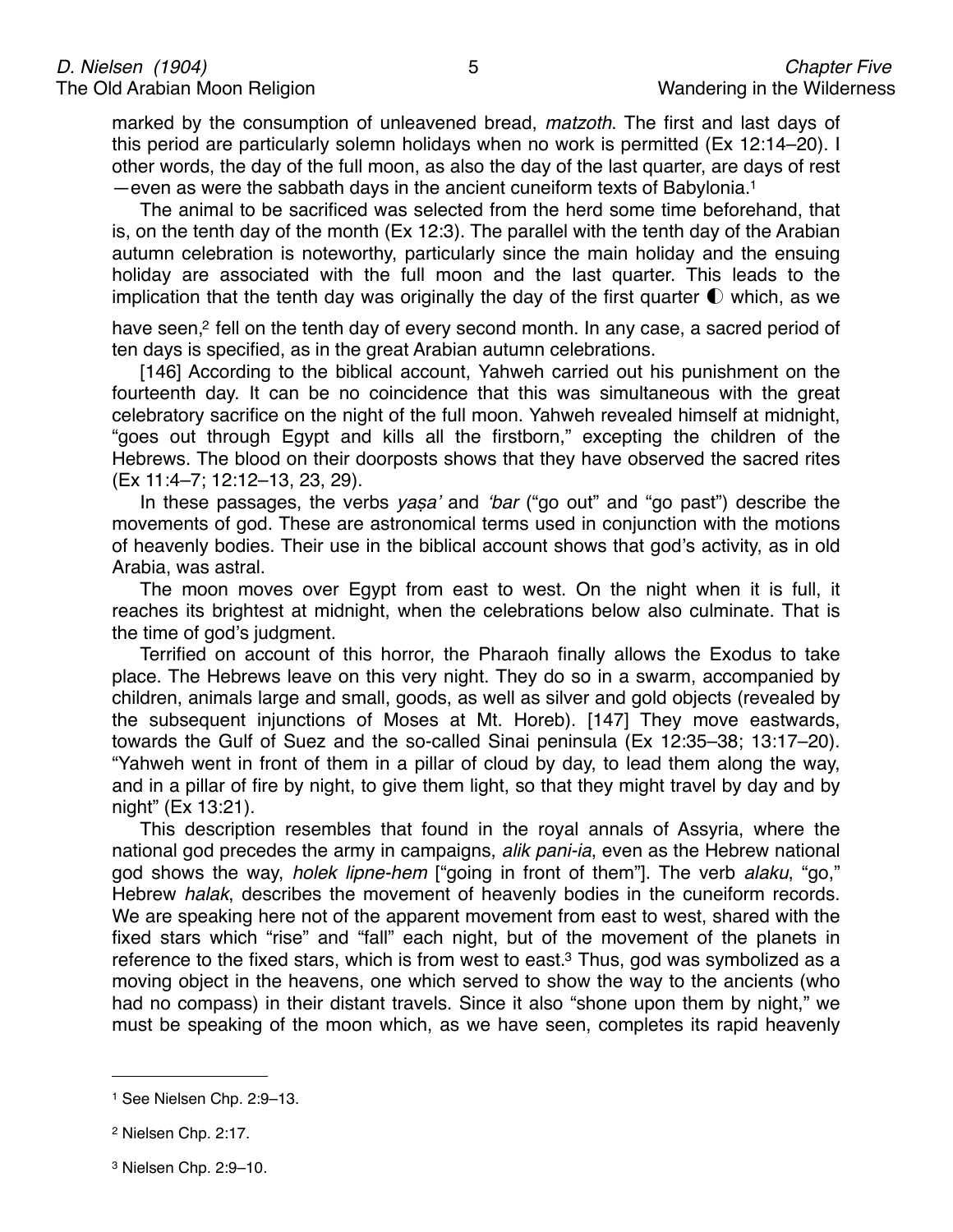trajectory from west to east in the course of a month. In the Exodus account the Hebrews move from west to east, following god—the moon—which goes "before them."

Arabian caravans generally moved by night. We can readily understand why the start of a journey took place at full moon, for a voyage into unfamiliar terrain required good light. At new moon one could not travel, for there is no light at that time. [148] We can intuit the caravan leader's general strategy. The moon rose on the eastern horizon becoming weaker and weaker each night, and it also rose later and later. Thus, as the nights darkened, the "moonrise" approached the time of sunrise. After seven days the moon rose at midnight and appeared in its third quarter, **D**. After fourteen days, the

moon completely disappeared into the light of the sun.

It was at this time of the month that the Hebrews reached Pi-Hahiroth (Ex 14:2, 9), at the northern end of the Gulf of Suez. There they dallied until the moon reappeared after three days, so that they could continue their journey. It was during this hiatus that the Egyptians set upon them, and the Hebrews were forced to continue their journey in complete darkness.

The angel of God who was going before the Israelite army moved and went behind them; and the pillar of cloud moved from in front of them and took its place behind them. It came between the army of Egypt and the army of Israel. And so the cloud was there with the darkness, and it lit up the night; one did not come near to the other all night. (Ex 14:19–20)

These words indicate that the hiatus and subsequent breaking of camp took place at new moon. The "angel of God" can only be the moon. It went before the Hebrews, in an easterly direction, approached the rising sun on the horizon, passed the conjunction, and then appeared once again at night, but now on the western horizon and after sunset. So, at first the moon was in front, and then "behind" the Hebrews, between them and the Egyptians.

While the nights were pitch dark the caravans of necessity stayed still. Then the moon would reappear on the western horizon, "lighting up the night." At that time of month, however, the moon set soon after the sun. It pulled the water with it, resulting in an ebb tide. [149] We have seen that ebb and flood are especially pronounced in equatorial regions, and particularly in the flat coastal stretches of the Red Sea. At new moon the ebb is stronger yet, for the pulling force of the sun is added to that of the moon[.4](#page-5-0) These are regular phenomena of nature, well known to the dwellers of the area. However, the biblical account contains extraordinary and unusual assertions: "Yahweh drove the sea back by a strong east wind all night, and turned the sea into dry land (ḥ*araba*)" (Ex 14:21). This recalls the account of the flood, in that the tides are exaggerated both in degree and duration. We may surmise that numerous constellations were aligned, resulting in an extraordinary ebb and subsequent (equally extraordinary) flood.<sup>5</sup>

<span id="page-5-0"></span><sup>4</sup> Nielsen Chps. 1:24; 2:6.

<span id="page-5-1"></span><sup>5</sup> When the moon aligns with the sun, notable effects occur on the tides. However, the alignment of planets and "constellations" cannot account for the extraordinary occurrences depicted in the flood and Exodus stories. Nielsen explains the latter event as a particularly pronounced ebb tide which rendered a significant stretch of coastland temporarily passable to the Israelites, rather than as a "parting" of the sea —a dramatic touch added by the biblical author.—RS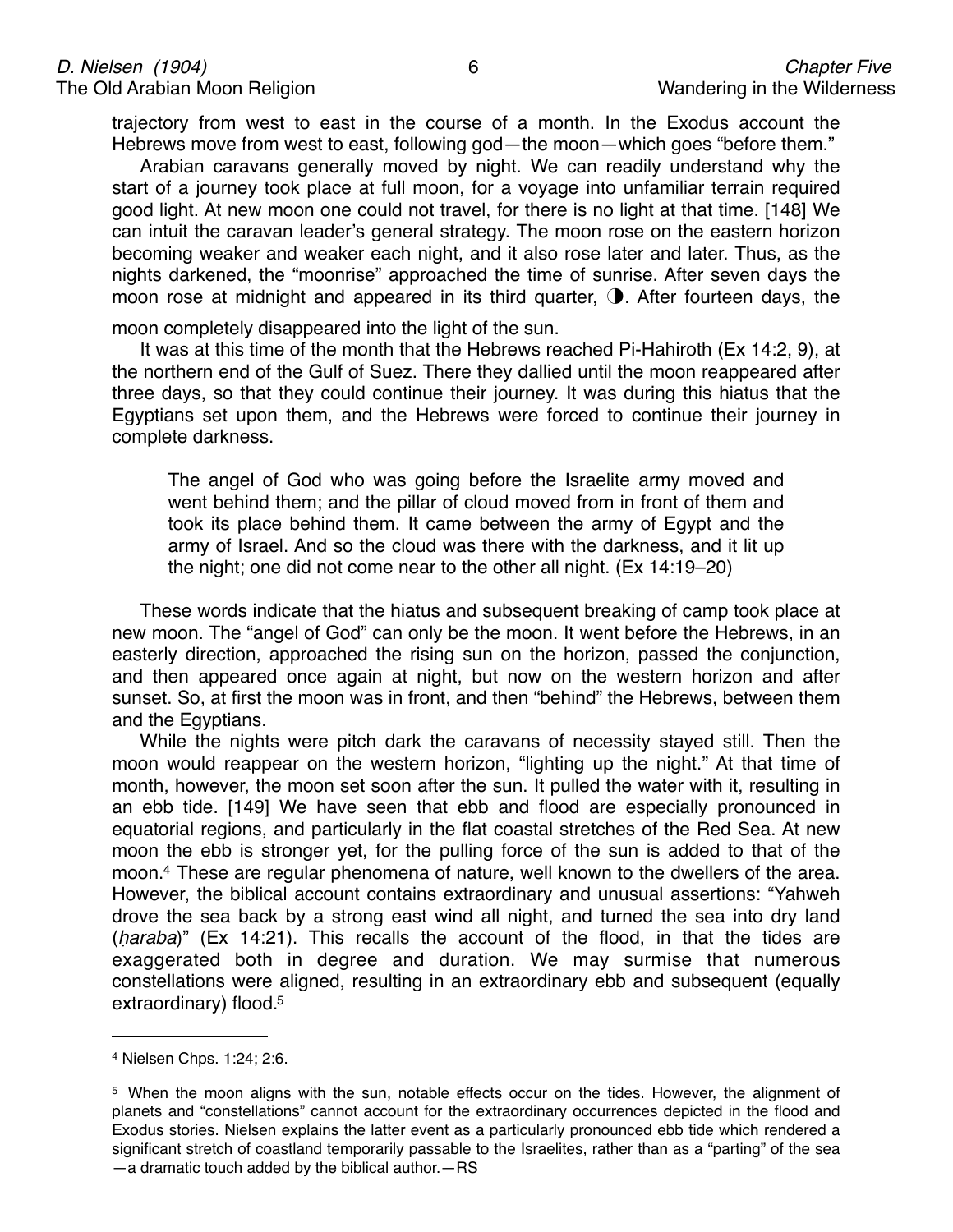The pious wanderer, whose god is named Ḥ*oreb,* "God of Dryness"—after his power to move the sea—saw the power of his god in this great ebb, trusted therein, and hurried in darkness across the temporary seafloor, fortunately arriving at the further shore. The Egyptians, for their part, upon the arrival of morning light perceived that their quarry had disappeared and attempted the same maneuver. However, too many hours had passed, and they were now caught in the ensuing great flood tide (Ex 14:21–28).<sup>6</sup>

#### *A false Sinai*

In the unusual crossing of the waters, god showed himself to be both Ḥ*oreb,* "God of Dryness," and god of the Hebrews. [150] Before they proceeded, the Hebrews worshipped their god on Arabian soil in a joyous celebration captured in poetry and song (Ex 15). Thereafter, the great caravan set again in motion and proceeded into the great wastes of the Sinai peninsula.

The earliest version of the Hebrew exodus, along with the site of Mount Sinai, have demonstrably been transferred southwards. The southern site, indeed, rests on (mistaken) pre-Christian ideas regarding the mountain in question. Christian monastic tradition interpreted the biblical account in such a way that the Hebrews stopped in a barren and mountainous region near the tip of the peninsula. Early in the common era, they named a distinctive mountain in the rugged range ʻSinai,' and also named the entire peninsula after it. Early Christians built a monastery at the foot of the mountain, one which has been visited by innumerable pious Christians and Jews in the succeeding centuries. The imposing mountain towers above and has long been known as the site at which God spoke with Moses. When one reflects how easily such traditions are localized in the Levant, how many pilgrims have long since confirmed the site, and how many sacred burials can now be found there, then one cannot credit this post-Christian tradition with scientific merit at all.

According to geographical data in the biblical account, on the other hand, the mountain under discussion lies to the east of the peninsula. Furthermore, the Hebrews would have traveled along the usual caravan road directly through the peninsula to Aqaba—a well-trodden route pilgrims follow to this day on their way from Egypt to the Moslem shrines in Mecca. According to this scenario (first proposed by R. Smend in 1893) the Hebrews were never in the south of the peninsula. [151] The oasis Elim at which they stayed (Ex 15:27) would be the present Kalʻat en Nachl, roughly midway through their journey and where caravans currently generally rest.

The next scene in the biblical account played out during full moon. The caravan was now in the vicinity of the sacred "wilderness of *S*ī*n*." It was the fifteenth day of the second month following their flight from Egypt. The Hebrews were grumbling against Moses and Aaron on account of the lack of food (Ex 16:1–3). Moses then had the people gather before the "face of Yahweh" and look to the east where "the glory of

<span id="page-6-0"></span><sup>6</sup> We should not forget that the flood and exodus accounts are developments of a primal spiritual metaphor, namely, "reaching the other side." In numerous gnostic accounts crossing the river is a euphemism for attaining transcendence, gnosis. In Mandean and other writings, one narrative element of that figurative crossing will be the ʻrolling back' of the waters (e.g. of the Jordan)—as if the gnostic has learned the ability to reverse nature and make water go uphill. Interpreted, this means that the enlightened person is not subject to natural forces but has transcended them.

Life-giving (flowing) water was associated with life-giving gnosis already in the neolithic era. Man soon fastened upon the fish as a symbol of the gnostic ʻvictor,' for the fish (a) lives in water; and (b) is able to swim upstream, that is, to ʻgo against the flow.' Already in early Babylonian seal impressions we encounter the god of water, Ea/Enki, from whom emanate streams in which fish swim upwards.—RS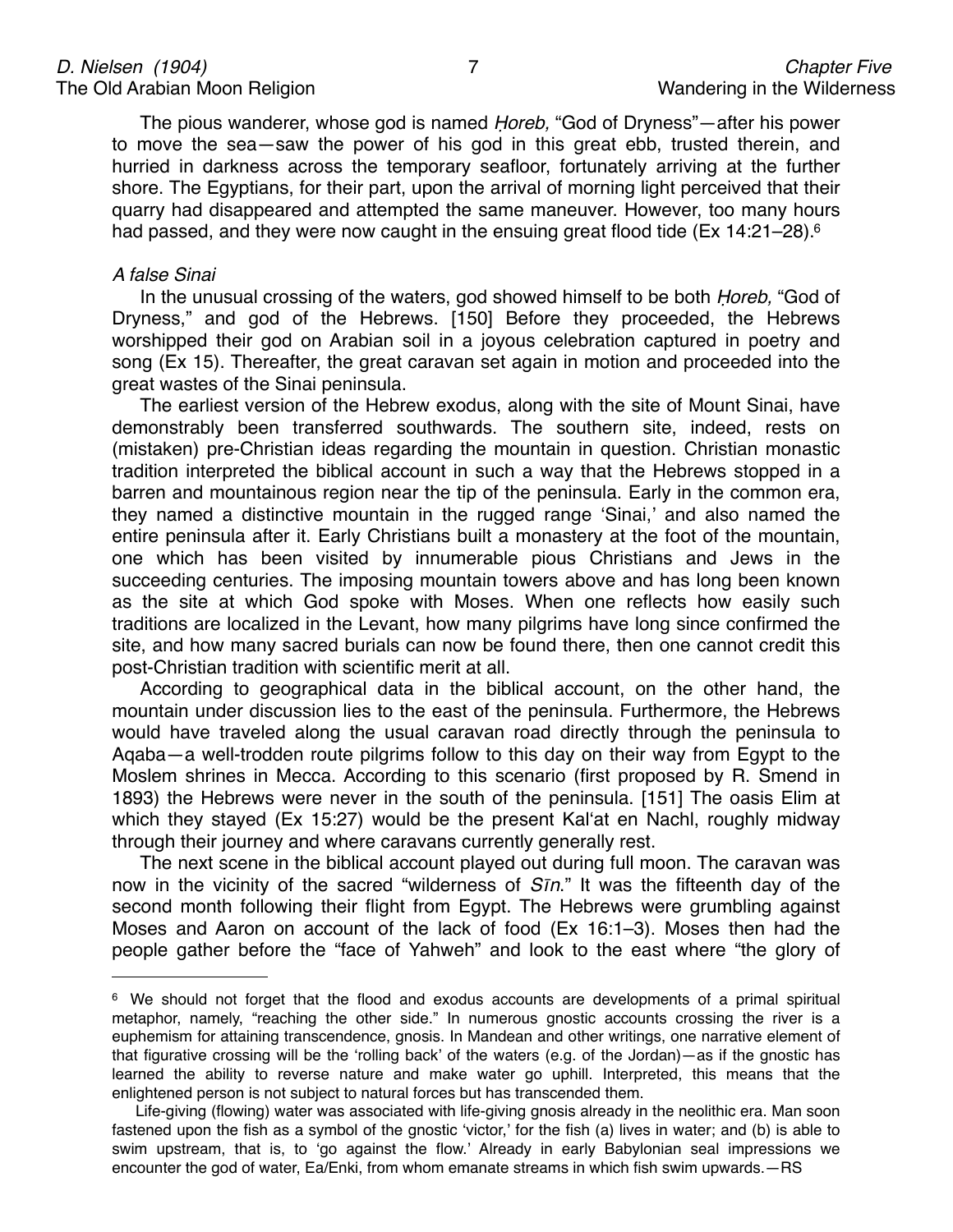Yahweh appeared in the cloud" (Ex 16:9–10). Given the time of the month, this must have happened precisely when the full moon rose into the sky.

Notable here are the theological terms used, which apply to the full moon—the "face of Yahweh" (*pen*ē *yahwe*) and the "glory of Yahweh" (*kav*ō*d yahwe*). God miraculously produced the animals to be offered, namely, a swarm of quails which "covered the camp." The following morning manna fell from the sky (Ex 16:13–21). This is the prescription for the usual full moon offering with subsequent consumption of bread. The previous full moon offering (Ragab) in Egypt employed, we recall, unleavened bread. In both cases the sacrifice and eating of meat occurred upon onset of darkness, for the divine symbol (the moon) appears during the night, the sacred time.

#### *Institution of the sabbath*

Even more telling are certain calendar indicators. [152] Following the Ragab celebration, no work is to be conducted during the full moon nor one week later at the last quarter  $\odot$ . These holidays, however, are not merely part of the sacred calendar, but

also pertain to society at large. Thus, Yahweh says to Moses, "I am going to rain bread from heaven for you, and each day the people shall go out and gather enough for that day. In that way I will test them, whether they will follow my instruction or not. On the sixth day, when they prepare what they bring in, it will be twice as much as they gather on other days" (Ex. 16:4–5).

The people do accordingly. Moses explains that they collect twice as much on the sixth day because the following day is the sabbath, the holy day of God's rest (Ex 16:21–26).

On the seventh day some of the people went out to gather, and they found none. Yahweh said to Moses, "How long will you refuse to keep my commandments and instructions? See! Yahweh has given you the sabbath, therefore on the sixth day he gives you food for two days; each of you stay where you are; do not leave your place on the seventh day."  $(Ex 16:27-30)$ 

This depiction tells us that we are not dealing with festival rites, but with the weekly celebration of the day of rest. This recurring rest day is aligned with the moon's phases and closes each lunar week. In the biblical passage, the six days of manna-collection follow the full moon. The seventh day—the day of the moon's last quarter—is observed by resting. God shows by example and instructs, in that he himself rests on this day, while he had worked double on the prior day.<sup>7</sup> [153] The Hebrews, too, are required to rest on these sabbaths, for as god rests, so does man. The ŝ*abat* was already known in the third millennium BCE as the official rest day, and originated probably in Arabia.<sup>8</sup>

<span id="page-7-1"></span><span id="page-7-0"></span><sup>7</sup> He rests, in fact, during the completion of the four visible phases of the moon: first quarter, full moon, last quarter, and new moon. Here is a key to much Mesopotamian iconography. These four sacred sabbaths when the moon god rests are depicted in Sumerian and Babylonian iconography as the moon god (Ea/Enki) *seated* on his throne. On that day he is in his "station," not only resting but also receiving the veneration of man (depicted as a devout visitor who is presented to the seated moon god). See Nielsen Chp. 2:68–70.—RS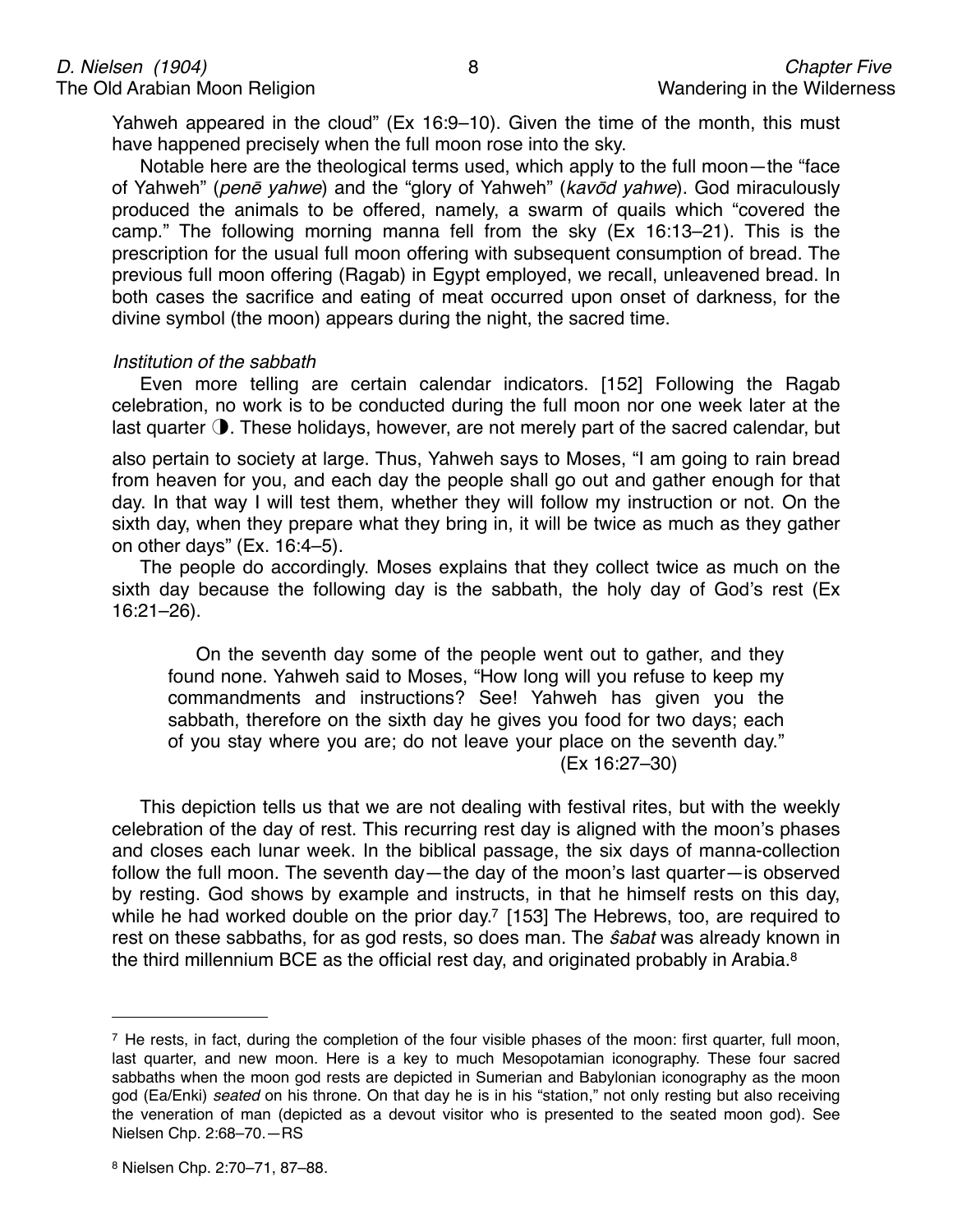For the first time the Hebrews were in Arabia, and here we find the word ŝ*abat* used also for the first time in the bible—in fact, in its authentic Old Arabian form. We have already encountered the term in the cuneiform inscriptions and have explained it as a borrowing from Arabia. Its further appearance in the Hebrew scriptures in connection with Midian decidedly attests to the Arabian provenance of the term.

At any rate, ŝ*abat* is not Hebrew. The Babylonian form ŝ*ubtu* corresponds to the Hebrew *ŝebet*, "sit calmly" (infinitive of *yaŝab*). "Each of you stay [*ŝebu*, שבו] where you are, do not leave your place on the seventh day" (Ex 16:29).

The meaning of the word as "stay still" in contrast to "move" corresponds to the astronomical use of the word[.9](#page-8-0) [154] The people were not to circulate, and the Hebrew priests took pains to set forth how many steps they could take, etc.

#### *In the wilderness of the moon god Sin*

The Hebrew refugee caravan was now in the "Wilderness of *Sin*" and in the vicinity of the cult-mountain Ḥ*oreb*, also known as *Sinai* (Ex 16:1). We are already familiar with *Sin* as the principal name of the moon deity.[10](#page-8-1) The cultic site *Sinai* derives from this revered name.

*Rep*ī*d*ī*m* is in the immediate vicinity of the sacred mountain. There the Hebrews are set upon by an Arabian tribe (Ex 17:8–13). This shows that the sacred period of new year celebrations was over, for for in the month of Ragab no wars were fought[.11](#page-8-2) Much more likely, the battle took place during the last week of the second month of the summer half-year. As during the Egyptian plagues and the crossing of the sea, Moses holds up his hands. As long as they are outstretched, the Hebrews are victorious.

Uplifting the hands is a symbolic astral sign. This is clear through Moses' utterance: "A hand is on the throne of Yahweh."[12](#page-8-3) That throne—*kes, kese,* or *kese*ʻ—indicates the full moon (Ps 81:3; Prov 7:20). Here, too, the moon is conceived as the throne of god. We may compare other passages in which the moon is sometimes the tiara or the foundation of god[.13](#page-8-4) The hand on the throne of Yahweh is none other than the "hand of Yahweh" (Ex 9:3, Deut 2:15), now outstretched (Ex 3:20; 7:5; 9:15).

This hand of god is also Venus, even as Mercury is god's arm and the sun is his eyes[.14](#page-8-5) [155] Venus, Mercury, and the sun do not appear as separate deities in the Mosaic tradition (God is one, Deut 6:4). Nevertheless, the planets were originally ʻparts' of the divine entity, as we have seen.

<span id="page-8-2"></span>11 Nielsen, Chp. 2:92.

<span id="page-8-0"></span><sup>9</sup> Nielsen, Chp. 2:64.

<span id="page-8-1"></span><sup>10</sup> Nielsen, Chp.1:15, 21, 34.

<span id="page-8-3"></span><sup>12</sup> Erroneously translated in RSV, "A hand upon the banner of the LORD," with the comment: "Meaning of Heb uncertain."—RS

<span id="page-8-4"></span><sup>13</sup> Nielsen, Chp. 3:109–10.

<span id="page-8-5"></span><sup>14</sup> Nielsen, Chp. 4:129. The arm of god is also mentioned at Ex 6:6; 15:16; Ps 79:11; 89:14, 22; 98:1; Isa 40:10. For the eyes of god, cf. Deut 11:12; Ps 11:4; 33:18; 34:16; Amos 9:4, 8; I Kg 8:29.—RS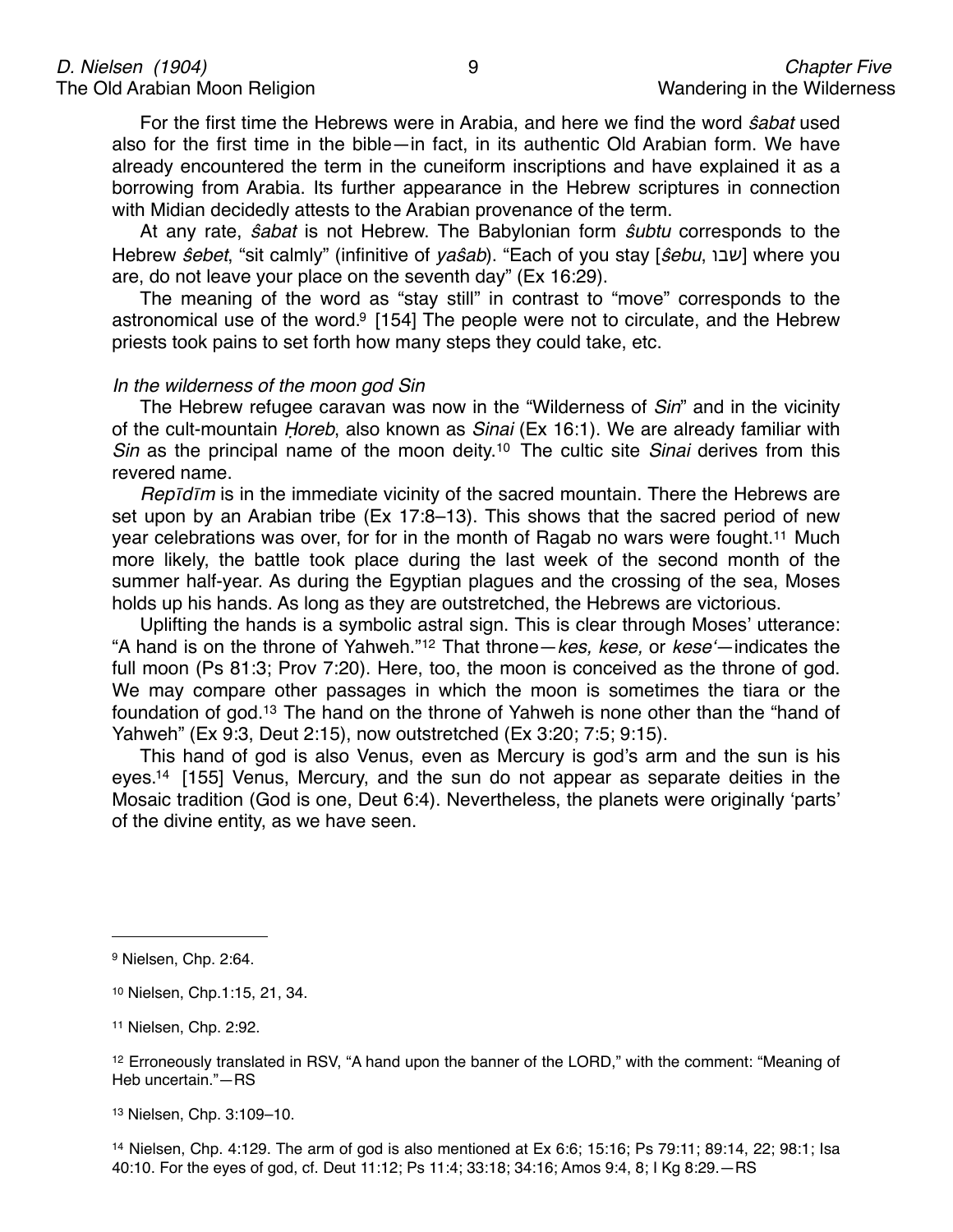Where Venus or Mercury are thought of as god's son,<sup>15</sup> the synodical alternation of the two inner planets has been so incorporated into the overall astral conception that god sends forth his son and then calls him back. When these planets distance themselves from the sun, god stretches out his hand and arm.

Venus, the evening star, was anciently conceived as the right hand of god, *yem*ī*n*[.16](#page-9-1) This fits the Israelite emphasis on the unity of god, for Israelite religion repudiates both the concept of ʻgod's son' as well as any conception of multiple gods. In Jewish scripture the planets are not discrete gods but rather parts of god's single body. Thus, in the biblical account of the Exodus, Venus is not the ʻson' of god, as in South Arabia, but merely his hand. Note in the Exodus account that it is precisely the right hand of god which is particularly potent:

Your right hand, O Yahweh, glorious in power— Your right hand, O Yahweh, shattered the enemy…

You stretched out your right hand, the earth swallowed them.  $(Ex 15:6, 12)$ 

When the Israelites arrived at the sacred place of Sinai, the temple *K*ā*hin* (chief and priest[\)17](#page-9-2) Jethro received them. [156] Jethro, who also venerated Yahweh, was the Midianite father-in-law of Moses. When he heard the wonderful means by which Yahweh had saved Israel, Jethro brought sacrifices before the god, along with Moses, Aaron, and the elders of Israel (Ex 18:5–12). It is clear from the ensuing account that the position of *K*ā*hin* was, among the Midianites, that of priest-chief, and that Moses was to take over that role among the Israelites.

"The next day Moses sat as judge for the people, while the people stood around him from morning until evening" (Ex 18:13). Jethro instructed him in the practicalities of judging (Ex 18:13–24). We are not, then, dealing with cultic matters, which were the purview of the Levites. Moses was to function as king, chief priest and chief justice, as the one who adjudicates the most important and difficult decisions. He did so by bringing them "before god," that is, before the oracle.

Moses interpreted the old arabian laws and hence is correctly designated a *K*ā*hin* in the bible. He was installed as such in the Sinai temple, as the Israelite chief. There he received from the chief *K*ā*hin* (Jethro) instruction regarding the discharge of his duties. This was not the case of administering an acknowledged body of law to a ready clan with an organized cult that was visiting a sacred precinct. Rather, Moses was dealing with a motley group and sought to transform them into a coherent entity with one religion and one body of laws.

<span id="page-9-0"></span><sup>15</sup> Venus is god's son in all the South Arabian religions, namely those of Saba, Maʻin, and Qataban (brilliant son). Mercury is god's son in the religions of Qataban (hidden son), Harran, and Babylon (post-Hammurabi). See Nielsen, Chp. 1 *Appendix*.—RS

<span id="page-9-2"></span><span id="page-9-1"></span><sup>16</sup> Mercury, of course, is rarely seen, and so most often we encounter Venus [in the graphic representations], namely, the ʻhand' of god. Mesopotamian cylinder seals depict a hand with not five fingers but seven fingers representing the planets.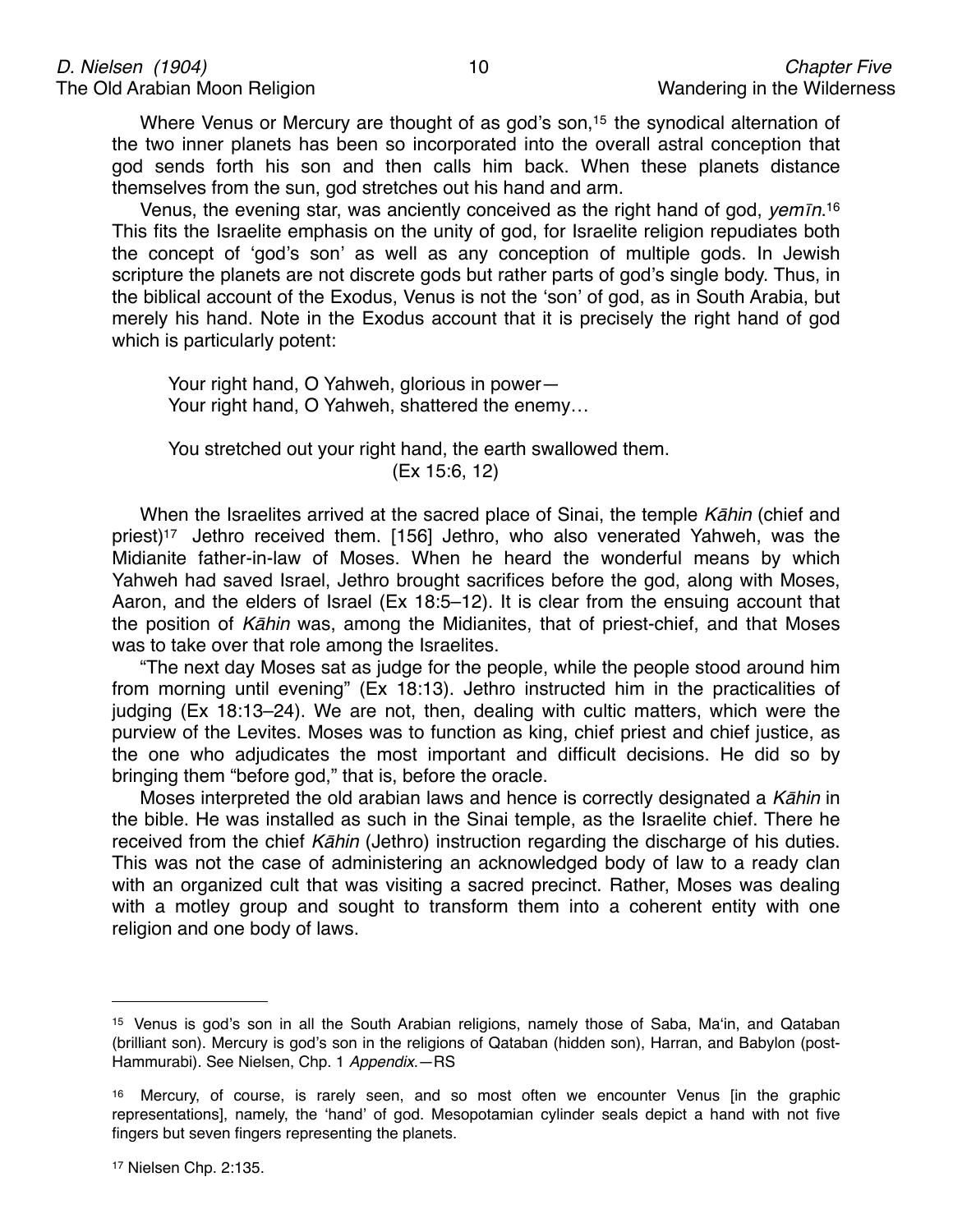Once the administrative foundation was laid with the help of Jethro, the religious task could be prosecuted. Steps for this were already prepared. [157] Moses was to function as the mouthpiece of Yahweh and tell the Hebrews:

"You have seen what I did to the Egyptians, and how I bore you on eagle's wings and brought you to myself. Now, therefore, if you obey my voice and keep my covenant, you shall be my treasured possession among all the peoples. Indeed, the whole earth is mine." (Ex 19:4–5)

The future god of the Hebrews is a world ruler who, in particular, habituates the sacred precinct in Sinai and possesses eagle's wings. We have already encountered a god with wings and specifically with those of the eagle: in the recovered monuments, the national deity of South Arabia, the moon god, is depicted as an eagle.[18](#page-10-0)

According to Ex 19:1, the Israelites encamped in the vicinity of the sacred mount on the first day of the third month after the beginning of spring (the new year). We recall that, according to the old arabian lunar chronology, three days were added to each second month at new moon. Those three days, when the moon is invisible, were counted as part of an extended first week of ten days. Hence, the first light of the moon occurs on the evening of the third day[.19](#page-10-1)

Those three days in which the moon god was absent were days of mourning, marked by various abstinences in preparation for the light of the new moon.<sup>20</sup> With this in mind we understand Yahweh's words to Moses:

"Go to the people and consecrate them today and tomorrow. Have them wash their clothes and prepare for the third day, because on the third day Yahweh will come down upon Mount Sinai in the sight of all the people." (Ex 19:10–11)

The mountain is now sacred territory upon which no profane foot may tread. [158] The entire vicinity (the *him*ā) was in any case holy, only to be approached after complete purification: [21](#page-10-3)

"You shall set limits for the people all around, saying, ʻBe careful not to go up the mountain or to touch the edge of it. Any who touch the mountain shall be put to death.'" (Ex 19:12)

<span id="page-10-3"></span><span id="page-10-2"></span>20 Ibid. 71–74.

<span id="page-10-0"></span><sup>&</sup>lt;sup>18</sup> "The moon's orbits are spiral, its courses snakelike, and its motion the fastest among the heavenly bodies (see p. 62). Hence, the divine wings ascribed to the moon are those of the eagle." (Nielsen Chp. 4:109.)

Though the *eagle*'*s* wings specifically refer to the moon, the winged disk was a generic sacred symbol for any astral deity: "The movement of god over the earth means that he must have wings. The depiction of a winged god—as also the conception that he travels in a circle and possesses circular or spherical shape—is not restricted to merely one god but is a property applicable to any and all astral deities" (Nielsen 4:107).

<span id="page-10-1"></span><sup>19</sup> Nielsen 2:80–83.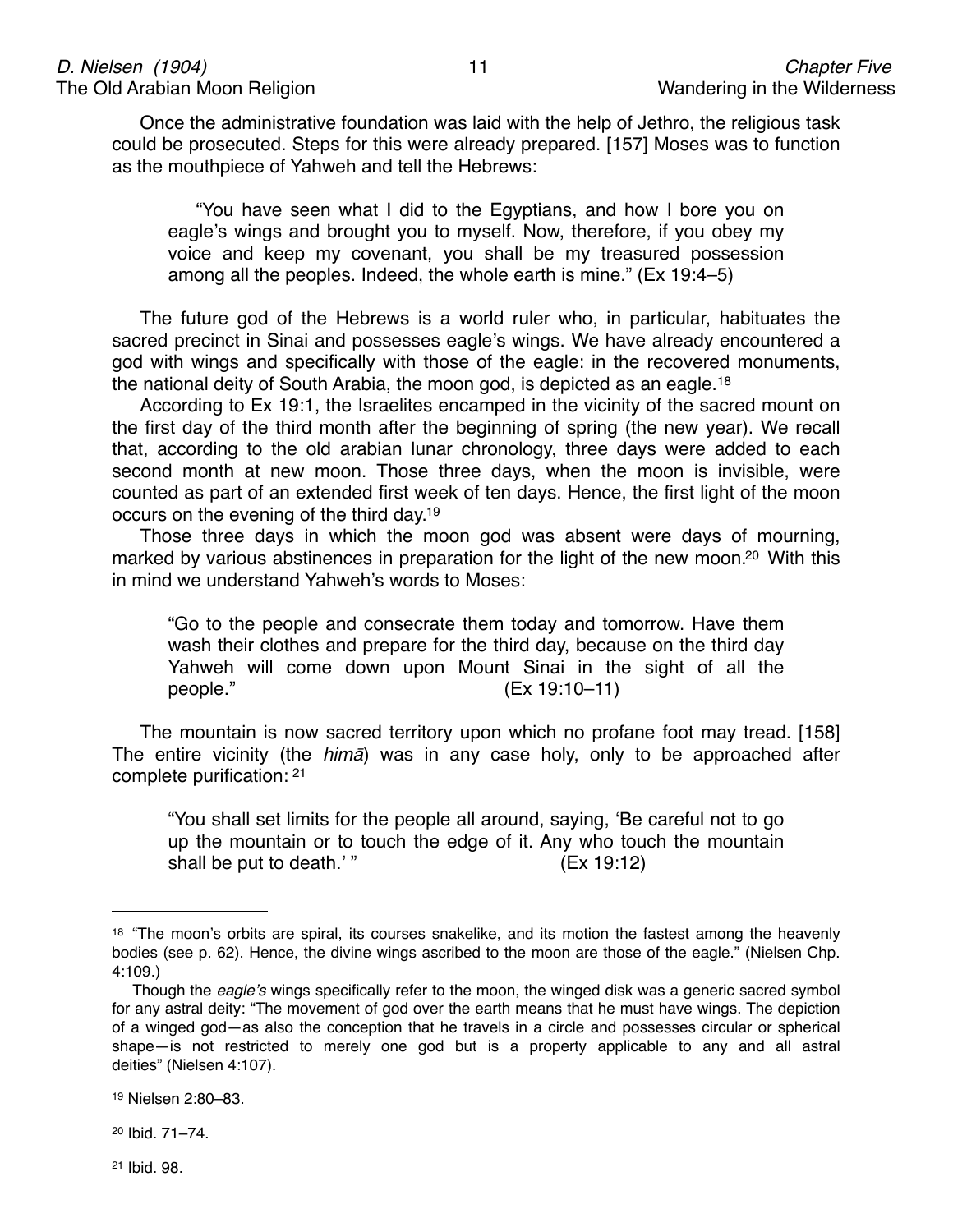Thus, only after the prescribed cleansing, and when the signal from the sacred precinct was given, was it sanctioned to cross the threshold around the mountain though it was still forbidden to go up the mountain and approach the god himself.

The tribe awaited the specified span of time in its tents and outside the sacred *Hima*, to then begin the arabian new moon celebration. But the above passage shows that the tribe in question was not one of the arabian tribes known to us, which made their customary annual pilgrimage to the sacred place and were already long familiar with the sacred rites and and customs. The people of the biblical account were clearly foreigners who had never conducted an arabian pilgrimage (*Hajj*). The specified requirements are partly arabian custom, which apply generally to sacred rites in Arabia—for no Arabian enters a sacred area dressed in daily garb, nor in clothing which has been soiled by travel. If the circumstance or occasion requires no greater reverence, the Arabian will at least remove his shoes, a custom of which Moses must have become aware on his first temple visit.

Various abstinences were also customary at the Arabian *hajj* which served the purpose of purification, *i*ḥ*r*ā*m*. These included keeping away from womenfolk (cf. Sura 2:193) during the three days of the pre-Islamic new moon celebration[.22](#page-11-0) [159] Hence, Moses enjoins his people:

"Prepare for the third day; do not go near a woman."

On the morning of the third day there was thunder and lightning, as well as a thick cloud on the mountain, and a blast of a trumpet so loud that all the people who were in the camp trembled. Moses brought the people out of the camp to meet God. They took their stand at the foot of the mountain. Now Mount Sinai was wrapped in smoke, because Yahweh had descended upon it in fire; the smoke went up like the smoke of a kiln, $23$ while the whole mountain shook violently. (Ex 19:15–18).

We are dealing here with a much dramatized cultic event familiar in Arabia, but new to the Israelites upon whom it made a great impression. On the third day, at night, the moon's light was to appear. It was the lunar day of rest and the day of assembly, *yom ha-qahal* (Deut 9:10; 10:4). Necessary work took place on the preceding two days, work associated with purification so that the people could rest on the third day and participate in the sacred celebration.

#### *God*'*s appearance*

Already on the morning of the third day, the mountaintop was alive with sounds of Levites managing the great fire and of cattle to be sacrificed. One saw ʻlightning' from on high and smoke rising from the sacrificial pyre. Soon, a thick cloud overhung the

<span id="page-11-0"></span><sup>22</sup> Nielsen 2:73–74. An ascetic strain generally characterized ancient smiths and metal workers, including the Kenites of Arabia who, as we have seen, were intimately associated with the story of Moses. M. Eliade writes: "It has been established that among miners, rites calling for a state of cleanliness, fasting, meditation, prayers and acts of worship were strictly observed." (*The Forge and the Crucible*, Chicago: Univ. Press, 1978:56.) Mining in ancient times was holy, for the miner not only entered into the sacred earth, but he also functioned as a demigod, bringing forth (giving birth to) the mysterious metal out of which, furthermore, he mysteriously employed fire to ʻfashion' (create) useful and necessary implements, as well as powerful weapons.—RS

<span id="page-11-1"></span> $23$  The wording once again evokes the Kenite metalworker's craft.  $-RS$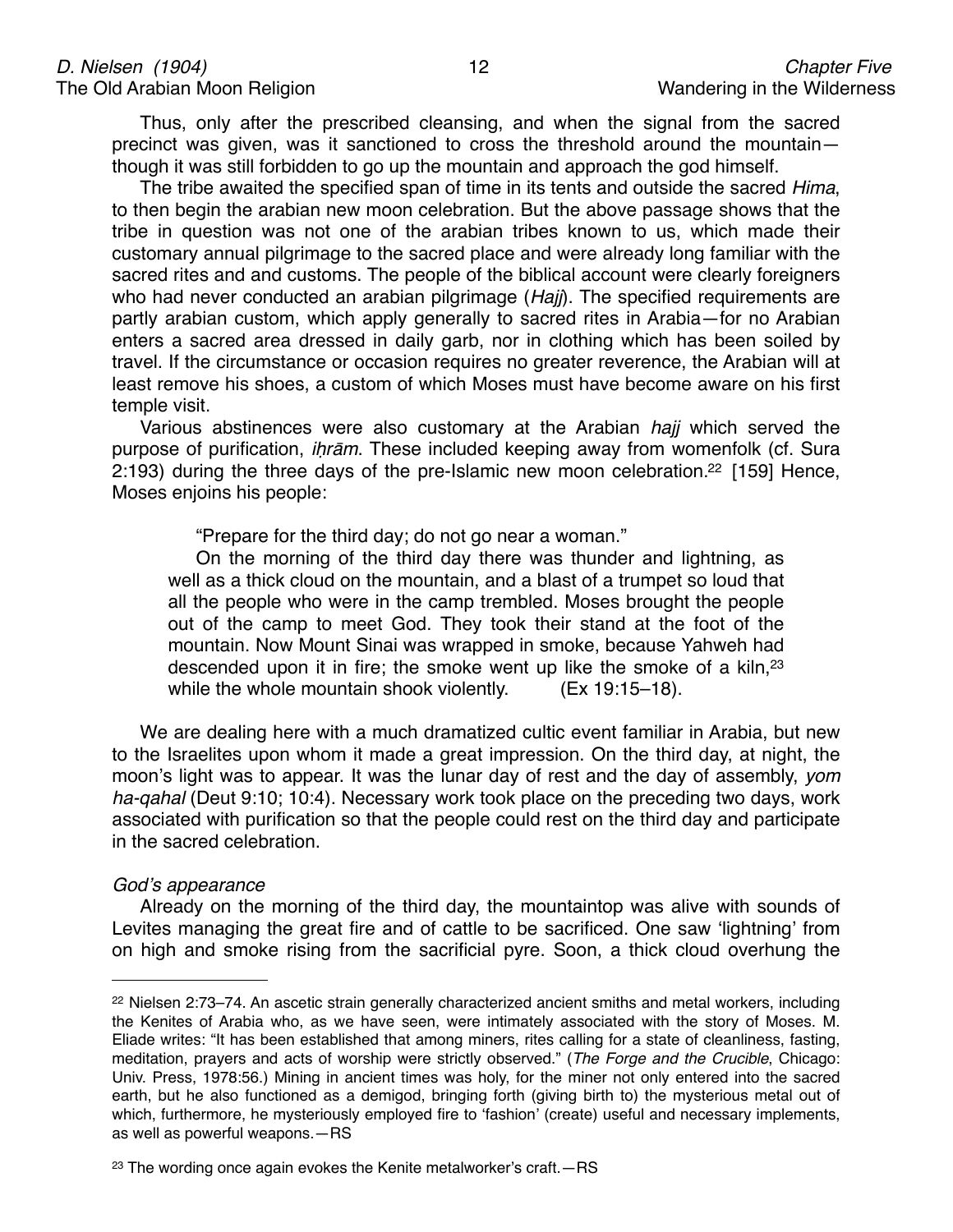mountaintop: "and smoke went up like the smoke of a kiln."<sup>24</sup> At the new moon celebration not only were calves sacrificed but also bulls which, on account of their horns, evoked the symbol of the impending new moon: ᴗ . [160] One should not suppose that this was a small or inconsequential celebration—records show that one south arabian king sacrificed 40 bulls at once.

The Hebrews, lodged at the foot of the mountain, observed the novel rites with awe. They then heard an ear-splitting trumpet sound which, reaching their unaccustomed ears, set them in fear. It was the signal to approach sacred ground. One is reminded of the Christian custom of going to Church upon hearing the steeple bells. The Hebrews later employed trumpets, partly to announce the time of assembly and partly as part of the cultic rites themselves. The custom was of arabian origin, as we see from Yahweh's directive in Midian to Moses:

Yahweh spoke to Moses, saying: "Make two silver trumpets; you shall make them of hammered work; and you shall use them for summoning the congregation, and for breaking camp… The sons of Aaron, the priests, shall blow the trumpets; this shall be a perpetual institution for you throughout your generations… Also on your days of rejoicing, at your appointed festivals, and at the beginnings of your months, you shall blow the trumpets over your burnt offerings and over your sacrifices of wellbeing; they shall serve as a reminder on your behalf before Yahweh your god. I am Yahweh your god."  $(Num 10:1-2, 8, 10)$ 

The signal for the Hebrews go up on the holy mountain is given "when the trumpet sounds a long blast" (Ex 19:13). The trumpet sounds unequivocally ("so loud that all the people who were in the camp trembled," v. 16), and Moses gathers them at the foot of the mountain, presumably towards evening.

[161] The first portion of the sacred observances consisted of trumpet music and an antiphonal exchange between Moses and the deity: "As the blast of the trumpet grew louder and louder, Moses would speak and God would answer him in thunder" (Ex 19:19). The content of Moses' exchange with God must remain uncertain, until we gain a more precise understanding of the religious rites of ancient Arabia. In the autumn festival, the jubilation (*tahlil*) consists of repeated cries of *labbaika*, "[We stand as] Your servants." The Hebrews later cried *amen* ("He [God] is true") or *hallelu-yah*, "Praise Yah" [Yahweh]. Perhaps the future discovery of a north minaean inscription will reveal the customary liturgical formula at such a midianite celebration.

An important element of later Hebrew rites was the priest loudly announcing the divine decrees from the sacred precinct. This can be traced back to Moses in Midian (Deut 31:1, 11; Josh 8:33–35). Today, the *Mu*'*eddhin* announces the most important points of the sacred laws from the minarets, using a loud yet melodious voice.

Similarly, the new moon festival was accompanied by the solemn announcing of the commandments. [162] This occurred at the very culmination of the celebration, namely, at the first light of the new moon when the deity presented himself in the heavens.

<span id="page-12-0"></span><sup>24</sup> Nielsen 3:103–04.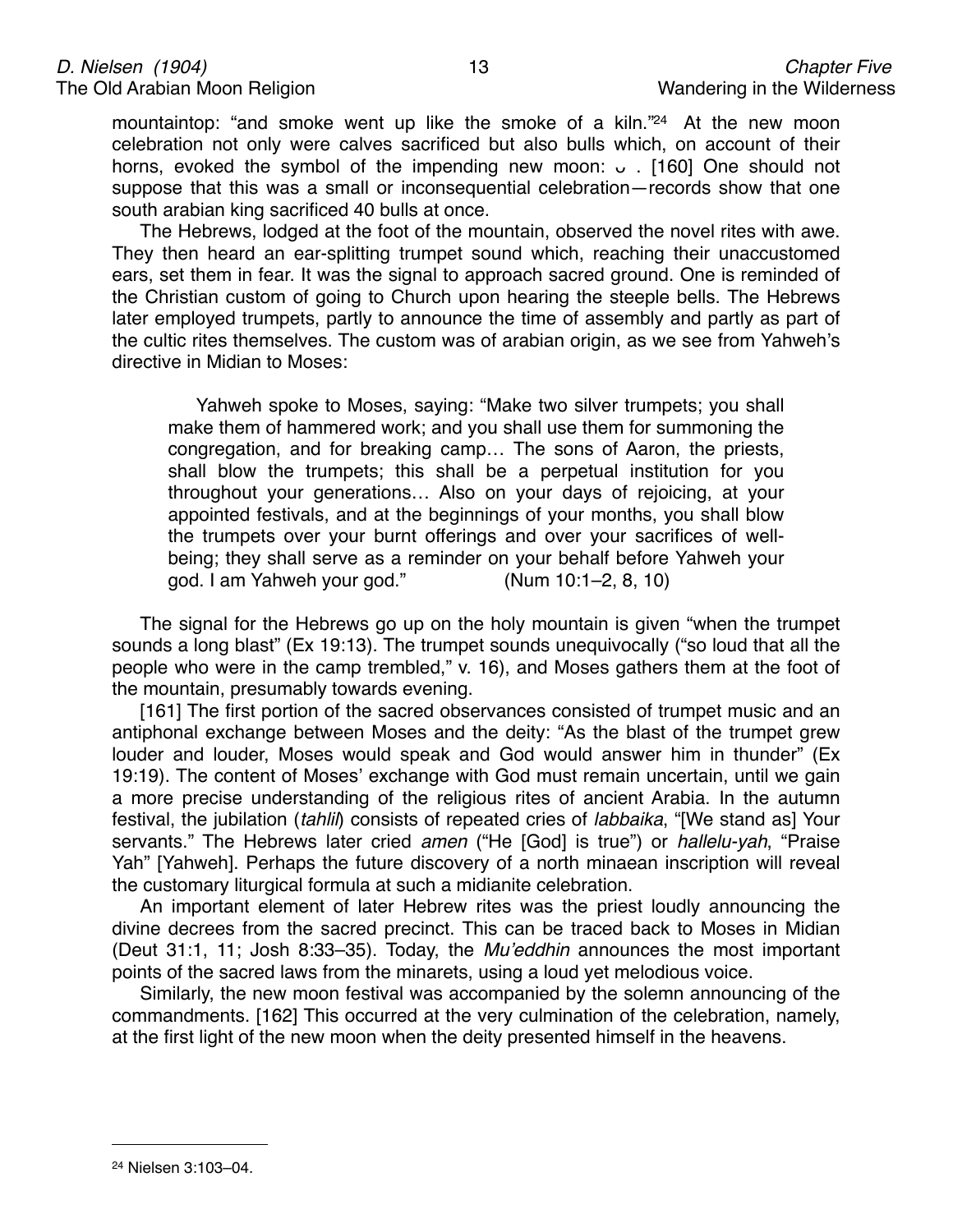When Yahweh descended upon Mount Sinai, to the top of the mountain, Yahweh summoned Moses to the top of the mountain, and Moses went  $up.$  (Ex 19:20)

The appearance of Yahweh is described by the Hebrew *yered*, "descended." This *terminus technicus* shows that we are dealing with an astral appearance. It corresponds to the Minaean term *yarad*, referring to the appearance of the new moon on the western horizon shortly after the sun's descent below that very same horizon.<sup>25</sup> "Moses brought the people out of the camp to meet God. They took their stand at the foot of the mountain" (Ex 19:17). The people were on the eastern side of the mountain facing the holy mount and the western horizon beyond, from which the new moon was soon to rise. [163] Thus they faced Moses upon the mountain, who now spoke for the rising deity.

The theophany of the rising moon prior to the onset of darkness was the culmination of the festival and of the peoples' devotion. The moment had come to intone the commandments of god from the mountain, and first Moses was himself called to the mount—only Moses, and no one else from the people save Aaron. This restriction, which underscores the sacrality of the mountain, is emphasized and re-emphasized in the strongest language (Ex 19:21–25).

At issue was the mysterious character of the astral worship in the divine precinct. In pre-Islamic religion of Arabia, the deity communicates to man through an oracle, often directly through the sacred rock or mountain from which a divine "voice" could be heard. Babylonian-Assyrian inscriptions reveal the presence of "a hidden place," *a*š*ar puzri*, a Holy of Holies, from which the priest spoke.<sup>26</sup> Similarly marvelous elements in the later Harranian mysteries, famous throughout the Levant, are recounted by Moslem authors.

The Hebrews "hear" the loud voice of Yahweh, though no form is perceived on the mountain (Deut 4:12; 5:22). [164] The divine voice revealed the ten commandments, now known to Jewish and Christian schoolchildren alike. But the Hebrews of the biblical account were not familiar with such a voice coming out of the rock and, as it were, direct from heaven. Nor were they familiar with the commandments. The people fled and stood at a distance (Ex 20:18). Moses then mediates between god and the people.

The *hajj* ended with growing darkness and pitch blackness (Ex 20:21; Deut 4:11) the new moon had descended below the horizon. Then the people withdrew from the awesome sacred precinct and returned to their tents.

<span id="page-13-0"></span><sup>&</sup>lt;sup>25</sup> Thus nature presents the dramatic superiority of the moon over the sun, in that the former supersedes the latter. The sun, so brilliant by day, repeatedly succumbs to the darkness of night. But the moon from an inauspicious glimmer quietly and steadily conquers that darkness, growing brighter night each night.— RS

<span id="page-13-1"></span><sup>&</sup>lt;sup>26</sup> Cf. Nielsen Chp. 2:70. Compare the Greek mysteries, where the priestess was often hidden to the proselyte and mediated the voice of the divine.—RS